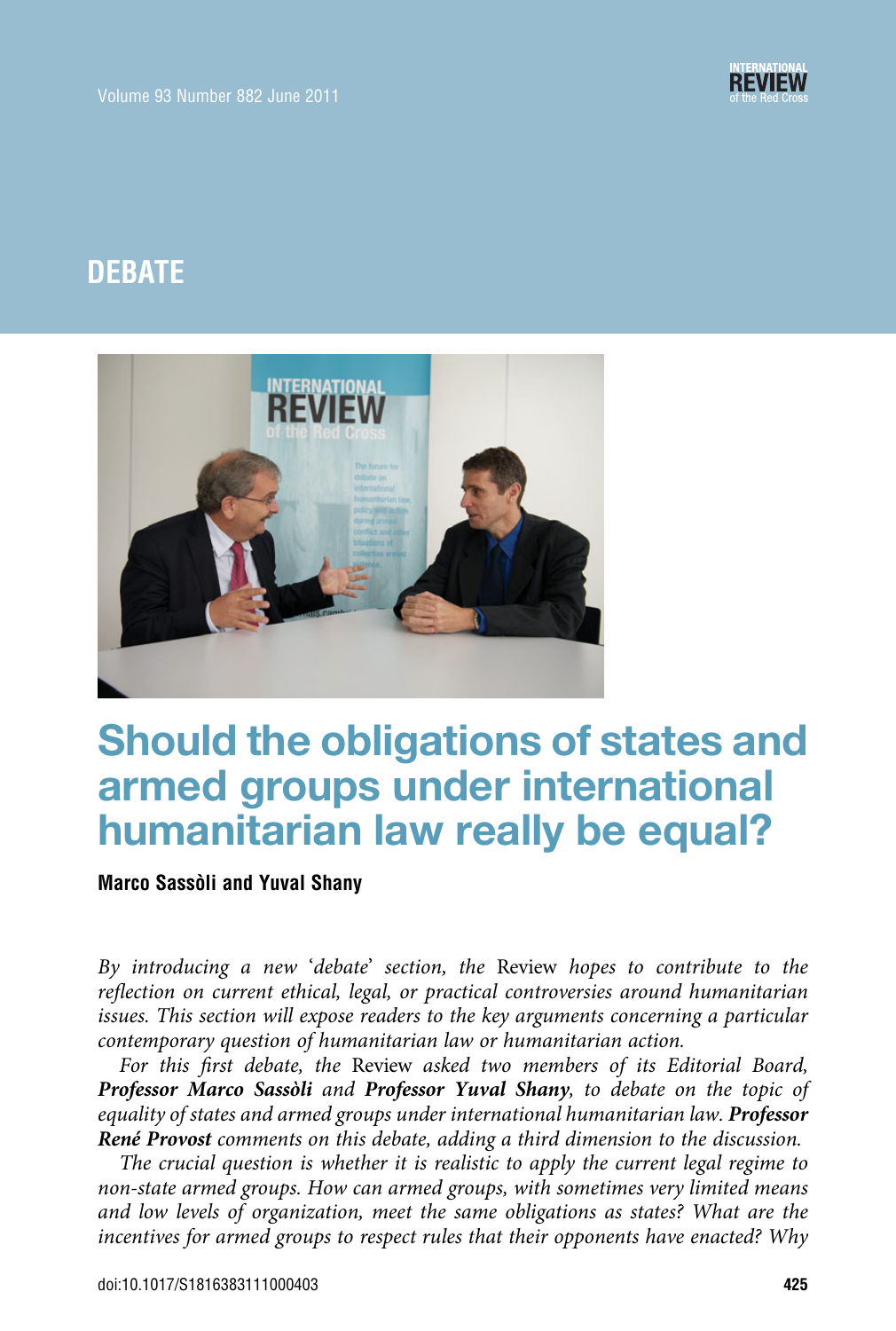should they respect any rules when the very fact of taking arms against the state already makes them 'outlaws'?

All participants in this discussion share an aspiration to ensure better legal protection for all those affected by armed conflicts. Professors Sassòli and Shany have agreed to present two 'radically' opposed stances, Professor Sassòli maintaining that equality should be reconsidered and replaced by a sliding scale of obligations, and Professor Shany rebutting this assertion. Professor Provost then reflects on the stances put forward by the two debaters and invites us to revisit the very notion of equality of belligerents.

The debaters have simplified their complex legal reasoning for the sake of clarity and brevity. Readers of the Review should bear in mind that the debaters actual legal positions are more nuanced than they may appear in this debate.



## Introducing a sliding-scale of obligations to address the fundamental inequality between armed groups and states?

#### Marco Sassòli\*

Marco Sassòli is director of the Department of International Law and International Organization and Professor of International Law at the University of Geneva, and associate professor at Université Laval and the University of Quebec in Montreal, Canada; he is also a member of the Board of Editors of the International Review of the Red Cross.

Marco Sassòli would like to thank Ms Lindsey Cameron, LLM, doctoral candidate at the University of Geneva, for her thoughtful comments and for revising this text.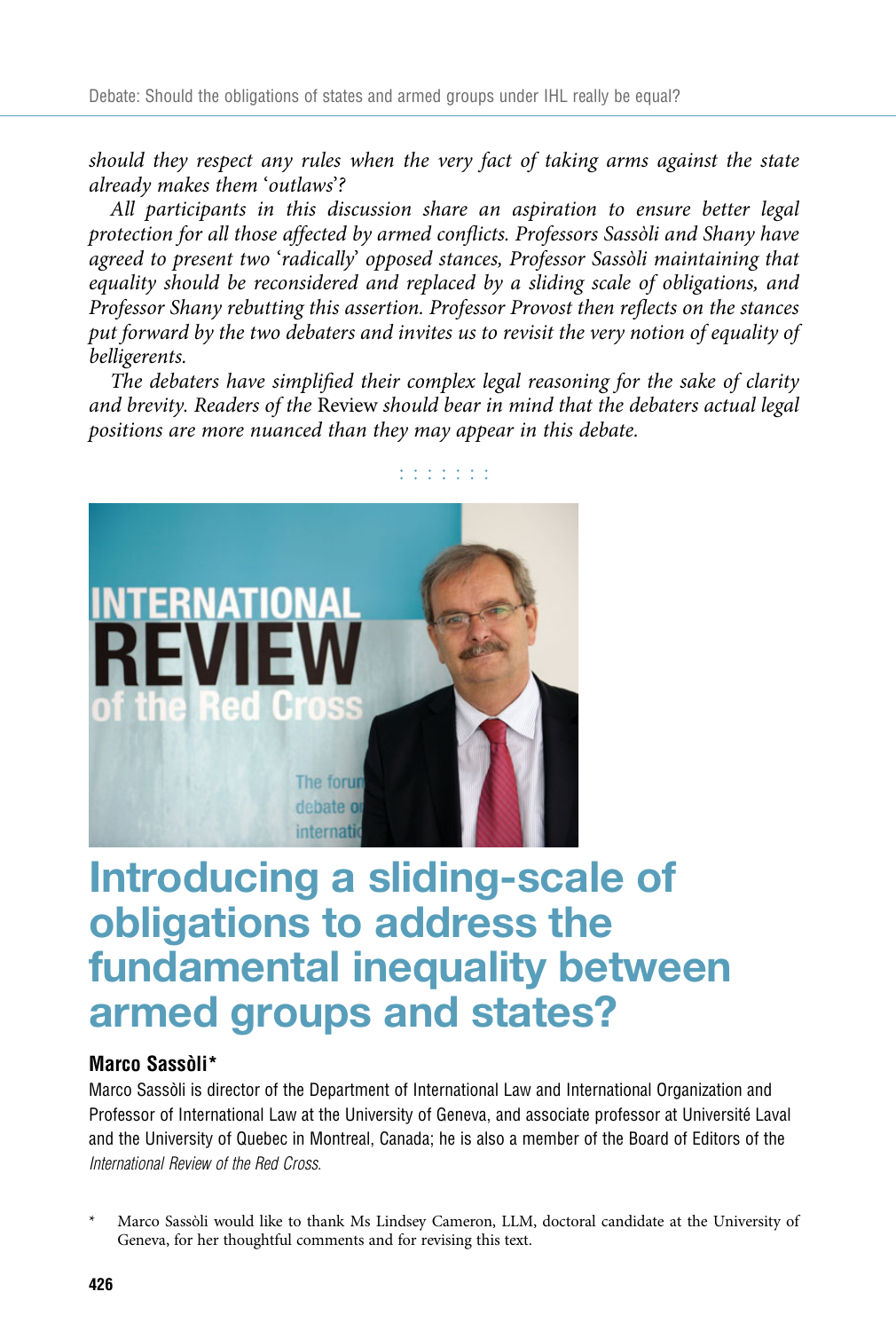

When asked whether states (and therefore the government armed forces that represent them) and non-state armed groups have, or should have, equal obligations under international humanitarian law (IHL), its defenders are faced with a dilemma in their desire to increase respect for victims of armed conflict. On the one hand, the dogma that all parties to an armed conflict are equal before IHL (hereafter referred to as 'the dogma') is a cardinal principle of that body of law and there are good theoretical reasons – and even more compelling practical ones – to apply it equally in non-international armed conflicts (NIACs).1 On the other hand, it is legitimate to question whether this is realistic. This is a highly relevant concern: unrealistic rules do not protect anyone but rather tend to undermine the willingness to respect even the realistic rules of IHL. Both armed groups and governments are equally in a dilemma. Government forces understandably want their enemies to respect the same rules as those by which they are bound. On the other hand, any idea that an armed group (which governments invariably classify as being composed of criminals, if not 'terrorists') could be equal to a sovereign state in any respect is heresy for governments obsessed by their Westphalian concept of state sovereignty. As for armed groups themselves, they may appreciate the idea of having the same rights as their opponents, but most of them are much less willing – and to a certain extent even unable – to respect the same obligations. I do see and understand the risks of abandoning the dogma and I admit that it is not easy to agree upon the rules that bind armed groups if they are not equally bound. Nevertheless, I will argue here in favour of abandoning the dogma, in order to launch a debate, which I am grateful that the Review is hosting.

In international armed conflicts (IACs), the dogma results from the necessary separation between ius ad bellum (which has today turned into ius contra bellum, the law prohibiting the use of force in international relations) and ius in bello (the law regulating how such force may be used). From time to time, especially when they are convinced that they have a particularly noble cause, states attempt to question this separation, but they have accepted it in treaty rules. From a practical point of view, without it respect for humanitarian law could not be obtained, since – at least between the belligerents – it is always controversial which of them is resorting to force in conformity with the *ius ad bellum* and which violates the *ius* contra bellum. From a humanitarian point of view, the victims of the conflict on both sides need the same protection, and they are not necessarily responsible for the violation of the ius contra bellum committed by 'their' party.

For IHL of NIACs, the dogma is less uncontroversial. Certainly common Article 3 to the Geneva Conventions explicitly prescribes that 'each Party' to such a conflict has to respect its provisions. Protocol II is deliberately silent on the issue. The extensive corpus of customary rules found by the International Committee of the Red Cross Study on Customary International Humanitarian Law (ICRC Study

<sup>1</sup> I myself wrote elsewhere: '[I]f IHL did not respect the principle of the equality of belligerents before it in non-international armed conflicts, it would have an even smaller chance of being respected'. Marco Sassòli, Antoine Bouvier, and Anne Quintin, How Does Law Protect in War?, 3rd edn, ICRC, Geneva, 2011, p. 347.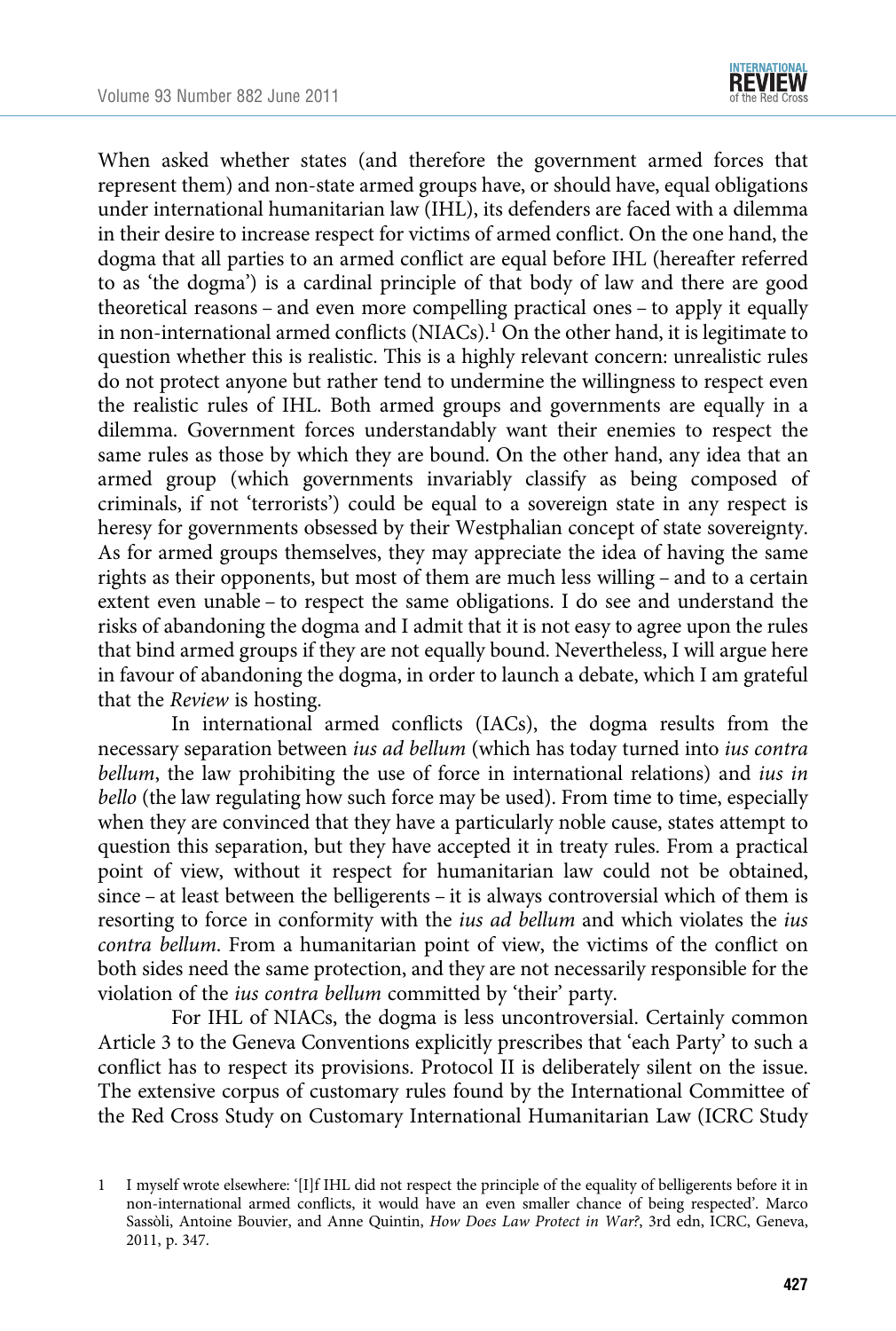on Customary IHL) to apply to NIACs is exclusively based upon state practice. But why should armed groups be bound by rules created by the practice and opinio iuris of their enemies? In addition, technically no international ius ad bellum exists in NIACs, since such conflicts are neither justified nor prohibited by international law. Ius contra bellum for NIACs consists of national legislation. The monopoly on the use of force for state organs is inherent to the very concept of the Westphalian state. The national legislation of all states bars anyone except state organs acting in that capacity to engage in an armed conflict against anyone. IHL does not oblige states to adopt internal laws that treat members of rebel forces and members of governmental forces equally. In domestic law, governments and armed groups are profoundly unequal and such domestic laws do not violate IHL.2 Does this inherent inequality of belligerents in NIACs leave room for the equal application of humanitarian law?

Even for IHL itself, the question arises whether it is realistic to treat equally such profoundly unequal entities as states and armed groups. When looking at the reality in the field, most armed groups are perceived – rightly or wrongly – as ignoring IHL, both in the sense of not knowing it and also in the sense of deliberately conducting hostilities in a way contrary to its basic principles, such as the principle of distinction. Many armed groups indeed consider that their only chance to overcome militarily and technologically incomparably stronger governmental forces is to attack 'soft targets', namely civilians and the morale of the civilian population, in the hope that they will withdraw their support for the government. The militarily weaker 'outlaw' does not respect the law, but rather sees the resort to violations such as terrorist attacks or acts of perfidy as his only chance of avoiding total defeat. To outlaw armed groups and label them as 'terrorist' is sometimes a self-fulfilling prophecy. In addition, humanitarian players in the field report that, even with some well-organized armed groups that control territory, it may be possible to have a dialogue about humanitarian problems or access to war victims, but not about the respect of substantive legal rules by those groups. For many humanitarian organizations, the security of their own staff and the acceptance of their activities is such an overriding concern that a dialogue about violations committed by those groups is seen as too risky. Of course, nongovernmental organizations (NGOs) such as Geneva Call have been able to obtain and monitor commitments to respect rules on some well-defined issues, such as the use of anti-personnel landmines or of child soldiers. Nevertheless, it is much more difficult to obtain from certain groups a renunciation of the practice of resorting to suicide attacks directed against civilians, hostage-taking or the use of human shields as a usual method of warfare.

One may object that this bleak picture equally applies to many governmental armed forces actually conducting armed conflicts. Few of them may claim to be champions of the respect of IHL. The degree and extent of disrespect is

<sup>2</sup> As will be shown in the contribution by Zakaria Daboné in this issue, in branches of international law other than IHL, states (the main subjects of international law) and armed groups (their enemies) are similarly fundamentally unequal.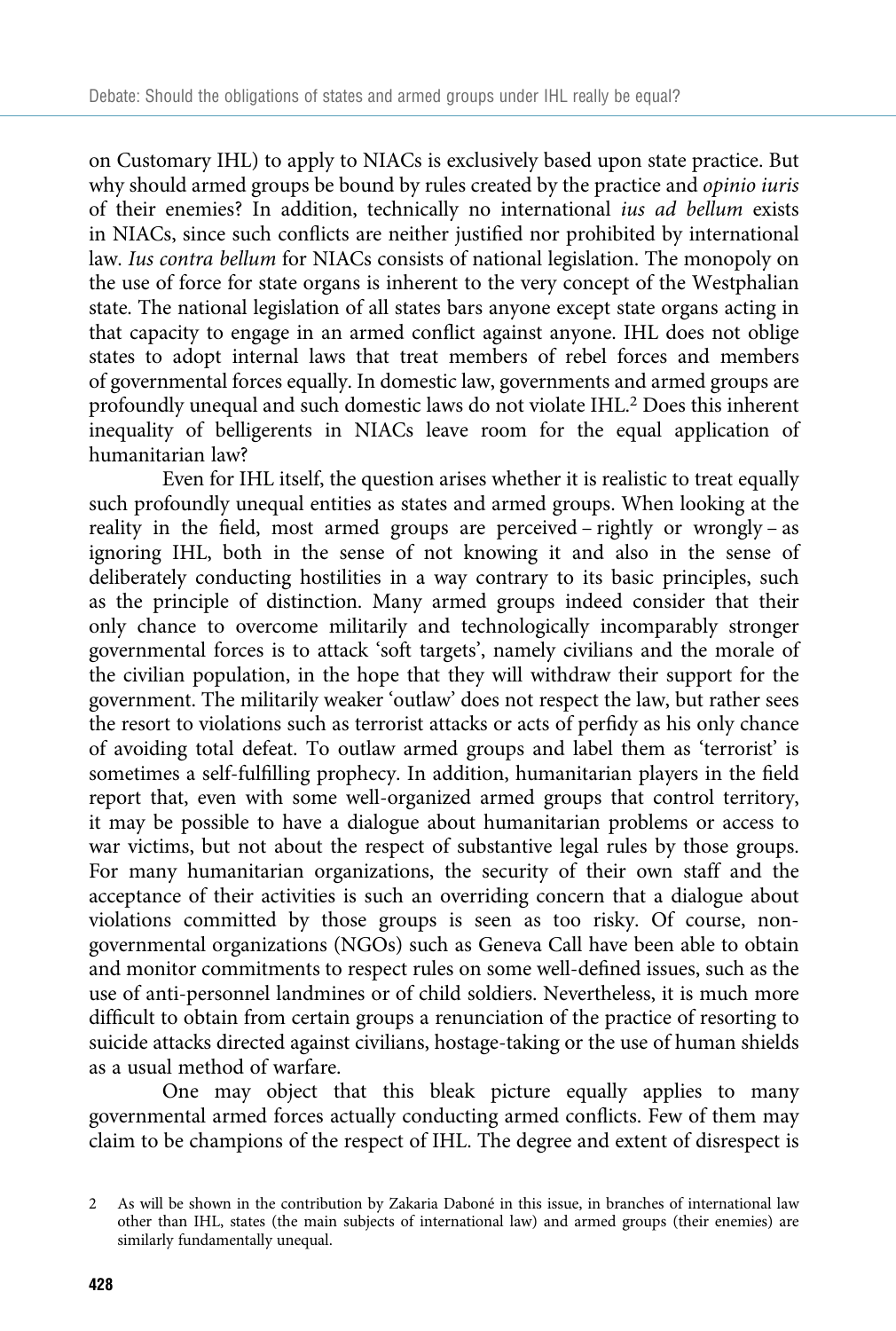nevertheless greater for most armed groups than for most governmental forces. In addition, and more importantly, this seems to be due not only to a lack of willingness but also, in respect of certain rules, to a lack of ability. Furthermore, while it is lawful for governmental forces to target the commanders of an armed group, eliminating them exacerbates the inability of the group to comply with many rules, as the commanders are often the only ones capable of ensuring compliance by their subordinates.

NIACs are by definition fought at least as much by armed groups as by governmental armed forces. If the applicable law takes only the needs, difficulties, and aspirations of the latter into account, while it claims to apply to both, it will be less realistic and effective. If governmental forces and armed groups are equal, we would have to check for every rule whether an armed group having the necessary will was able to comply with the rule found, without necessarily losing the conflict. This applies not only to existing, claimed, and newly suggested rules of IHL but also to any interpretation. States undertake this reality check for themselves, as they are the legislators. For armed groups, such a reality check is not done. If certain rules are not realistic for armed groups and we nevertheless claim that they apply to them, this will not only result in the violation of such rules; it will also undermine the credibility and protecting effect of other rules with which an armed group is able to comply.

Five examples may illustrate this doubt about the realism of certain legal developments, if the same rules apply to both sides. First, the current tendency of international criminal tribunals, the ICRC, and scholars to bring the law of NIACs closer to that of IACs, mainly via alleged customary rules, may also have the negative side effect that armed groups are claimed to be bound by rules that only states are truly able to comply with – and that were made for states in conflicts between themselves. I will mention below the prohibition of arbitrary detention as an example. Second, the increasing integration of human rights standards into IHL may lead to a similar result. Third, the combination of the minimum age of 18 and a large concept of (prohibited) involvement of children with armed groups results in requirements that make it impossible for members of armed groups to remain together with their families and to be supported by the whole population, on whose behalf they (claim to) fight. Fourth, the usual definition of pillage – for example, that which is suggested by those who fight against businesses pillaging natural resources in conflict areas – turns out to be discriminatory against armed groups because it includes any appropriation without the consent of the owner. As the owner is not defined in international law, it is considered to be defined by domestic law. Under the latter, however, the owner is, in most countries, the government. This means that armed groups commit the war crime of pillage when they continue an existing exploitation of natural resources in a territory that they control, perhaps even the territory of the people for whom they fight, even if they use the proceeds for the benefit of the local population, or to continue their fight for that people. Fifth, the development of concepts such as command responsibility by international criminal tribunals and human rights NGOs may lead to unrealistic requirements addressed to leaders of armed groups, neglecting the organization of armed groups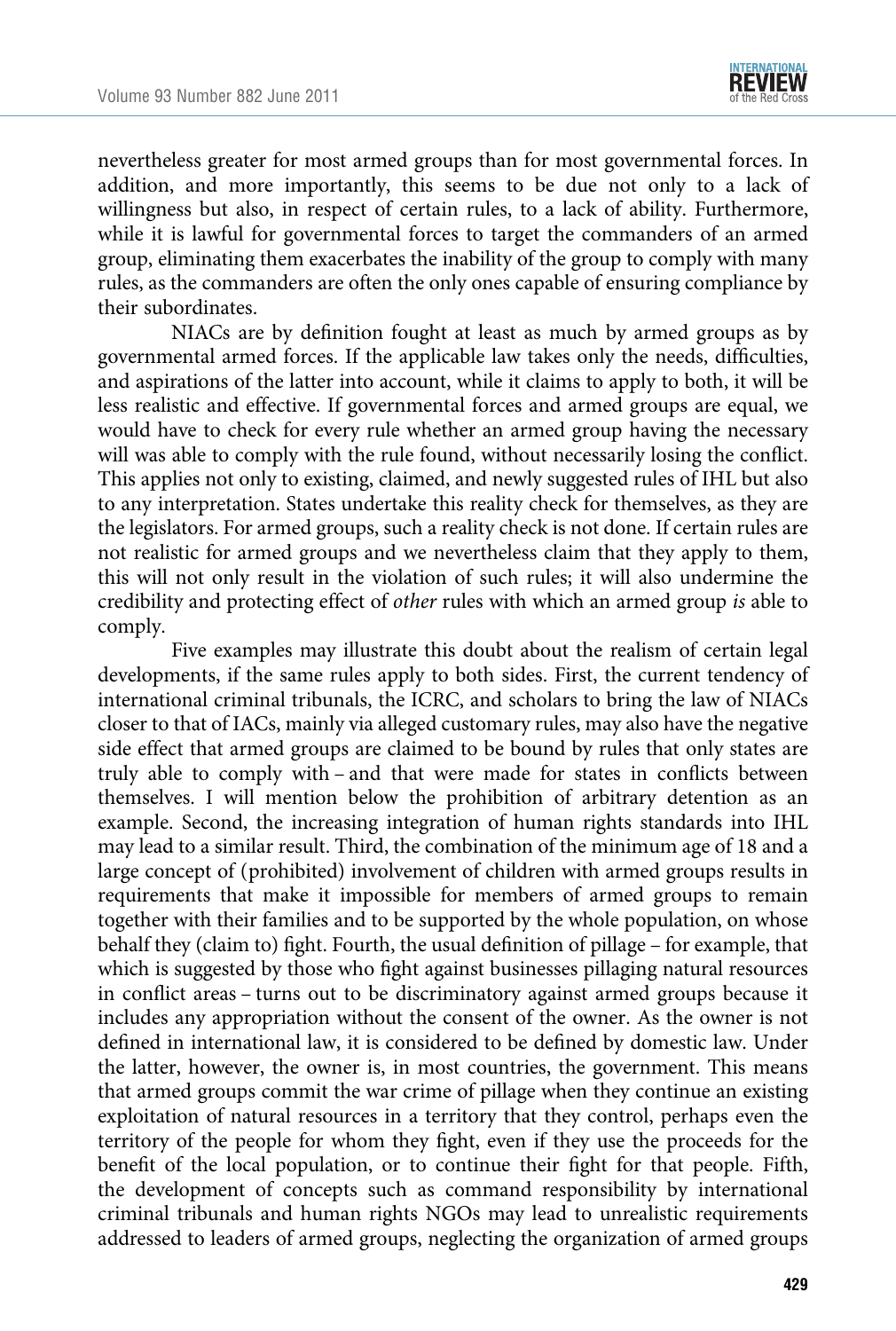(who are often obliged to act clandestinely), which is fundamentally different from that of states.

In my view, these questions deserve serious analysis, preferably involving practitioners (in our case, members of armed groups as much as soldiers), which may lead us to abandon the axiom of the equality of belligerents in NIACs.

The breathtaking discovery of customary rules applicable in NIACs, which parallel rules of treaty law applicable in IACs, and the willingness of the ICRC to consult states on the possibility of developing the treaty law, in particular that applicable to  $NIACs<sub>3</sub><sup>3</sup>$  is certainly to be applauded from the perspective of the all too many victims of violence and arbitariness in NIACs worldwide. In addition, the more the set of rules applicable in IACs and NIACs become similar, the more the theoretically thorny and politically delicate question of the classification of certain armed conflicts (in particular mixed ones) becomes moot. It may also be true that governmental forces would be perfectly able to respect the same rules in both categories of armed conflicts. Many armed groups, on the other hand, could not possibly respect the full range of rules applicable in IACs.

This could lead us to apply a sliding scale of obligations to them. The better organized an armed group is and the more stable the control over territory it has, the more similar the rules applicable would be to the full IHL of IACs. In the Spanish civil war, for example, both sides could have respected nearly all those rules, because both sides controlled and administered territory and fought mainly through regular armies. On the other hand, while control over territory by an armed group is not indispensable for IHL of NIACs to apply, one cannot imagine how a group forced to hide on government-controlled territory could implement many of the positive obligations foreseen by IHL. One may object that many of those obligations only arise if a party undertakes certain activities. Thus, every armed group is materially able to respect the customary prohibition of arbitrary detention – interpreted by the ICRC Study on Customary IHL as encompassing the need that the basis for any internment must be previously established by law – simply by not detaining anyone. However, such a requirement is unrealistic and is likely to lead to summary executions of enemies who surrender.

Which rules can and therefore must be respected in which circumstances would obviously have to be laid down in detail. This cannot depend on the ability of a given armed group to respect certain rules, but must be determined generally (for certain categories of armed groups) and in abstracto, and it must preserve a humanitarian minimum. Otherwise, a weak armed group would be allowed, for instance, deliberately to target civilians if this constitutes its only realistic means of weakening the government.

Such a sliding scale of obligations would not be revolutionary. The threshold of application of Additional Protocol II, which is much higher than that of Article 3 common to the Conventions, already results in such a sliding scale. This

<sup>3</sup> See Jakob Kellenberger, President of the ICRC, 'Strengthening legal protection for victims of armed conflicts: States' consultations and ways forward', 12 May 2011, available at: [http://www.icrc.org/eng/](http://www.icrc.org/eng/resources/documents/statement/ihl-development-statement-2011-05-12.htm) [resources/documents/statement/ihl-development-statement-2011-05-12.htm](http://www.icrc.org/eng/resources/documents/statement/ihl-development-statement-2011-05-12.htm) (last visited 15 May 2011).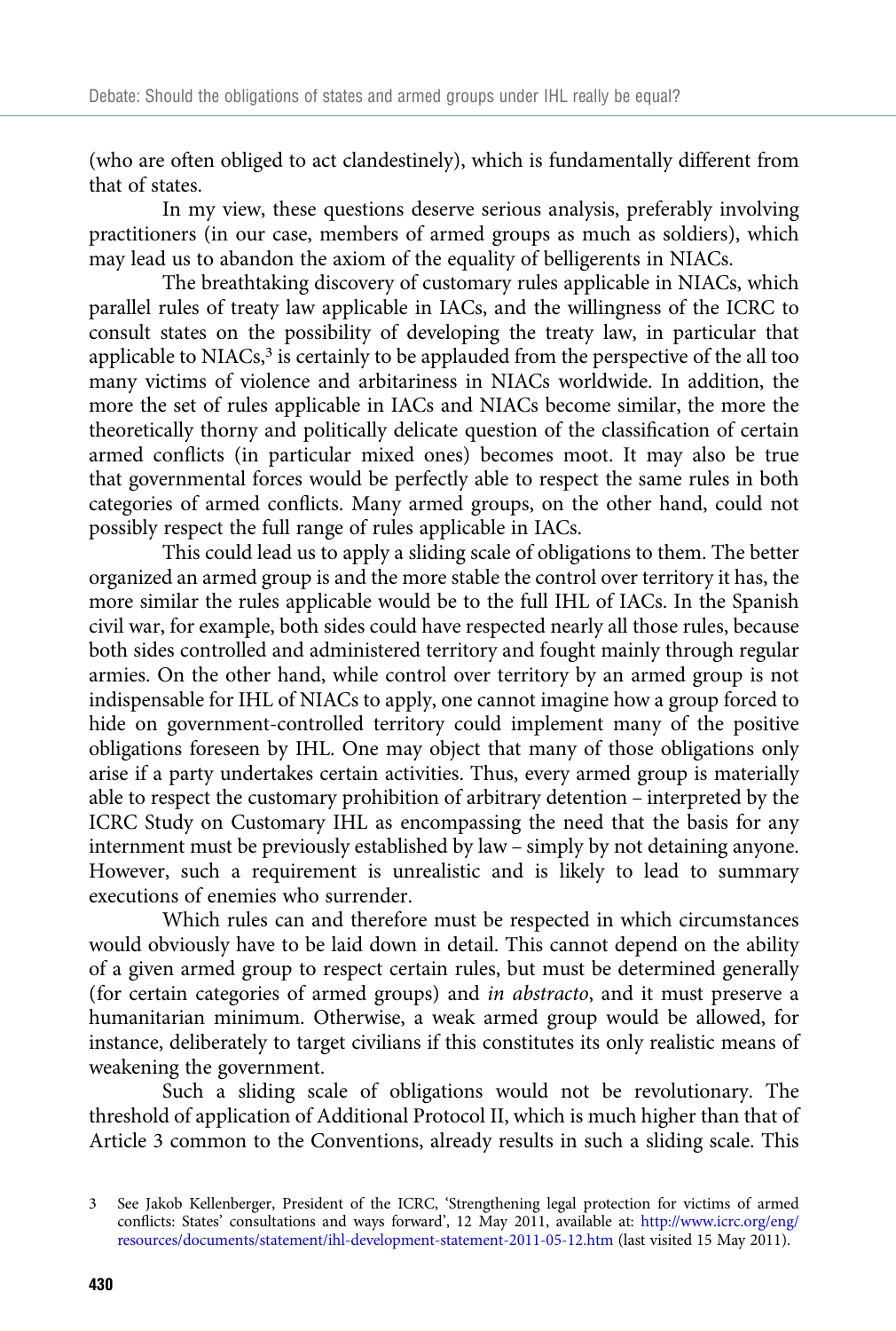

high threshold is often regretted, but perhaps it is realistic for armed groups. Indeed, only armed groups that control territory (which is one of the conditions for the Protocol, but not for Article 3, to apply) may be able to respect certain rules of the Protocol.

To apply such a sliding scale to both sides would be absurd. On the contrary, the weaker their enemies are, the easier it is for governmental forces to respect IHL. Therefore, we must consider abandoning the fiction of the equality of belligerents and require full respect of customary and conventional rules of IHL from the government, while demanding respect only according to their ability from their enemies. This corresponds to the real expectations of contemporary governmental forces fighting armed groups. Which ISAF soldier expects (in the sense that he foresees) that the Taliban will respect the same rules that his commander requires him to respect? To inform governments and their soldiers that their enemies are not bound by the same rules also reduces the risk of violations committed under the title of reciprocity for the enemy's perceived violations. While violating IHL on the basis of reciprocity is widely outlawed, it continues to provide an argument and an excuse for many violations – and may lead to a competition in barbarism in many armed conflicts.

In conclusion, a caveat: the importance of abandoning the equality of the belligerents should not be overstated. Most human suffering in NIACs does not result from disregard of those rules that some non-state armed groups may have objective difficulties to respect. It results from violations – by both sides – of those rules that every human being can respect in every situation: not to rape, not to torture, not to kill those who are in the power of the enemy or are powerless. To adapt some rules to what a party can actually deliver would simply deprive it of an easy excuse to reject the entire regime. The equality of belligerents is a fiction in NIACs. Fictions undermine IHL. Because this body of law applies to an (undesirable) reality, it must deal with the humanitarian consequences of that reality, and it must take reality into account in all its rules and principles if it wants to be able to maintain a real impact.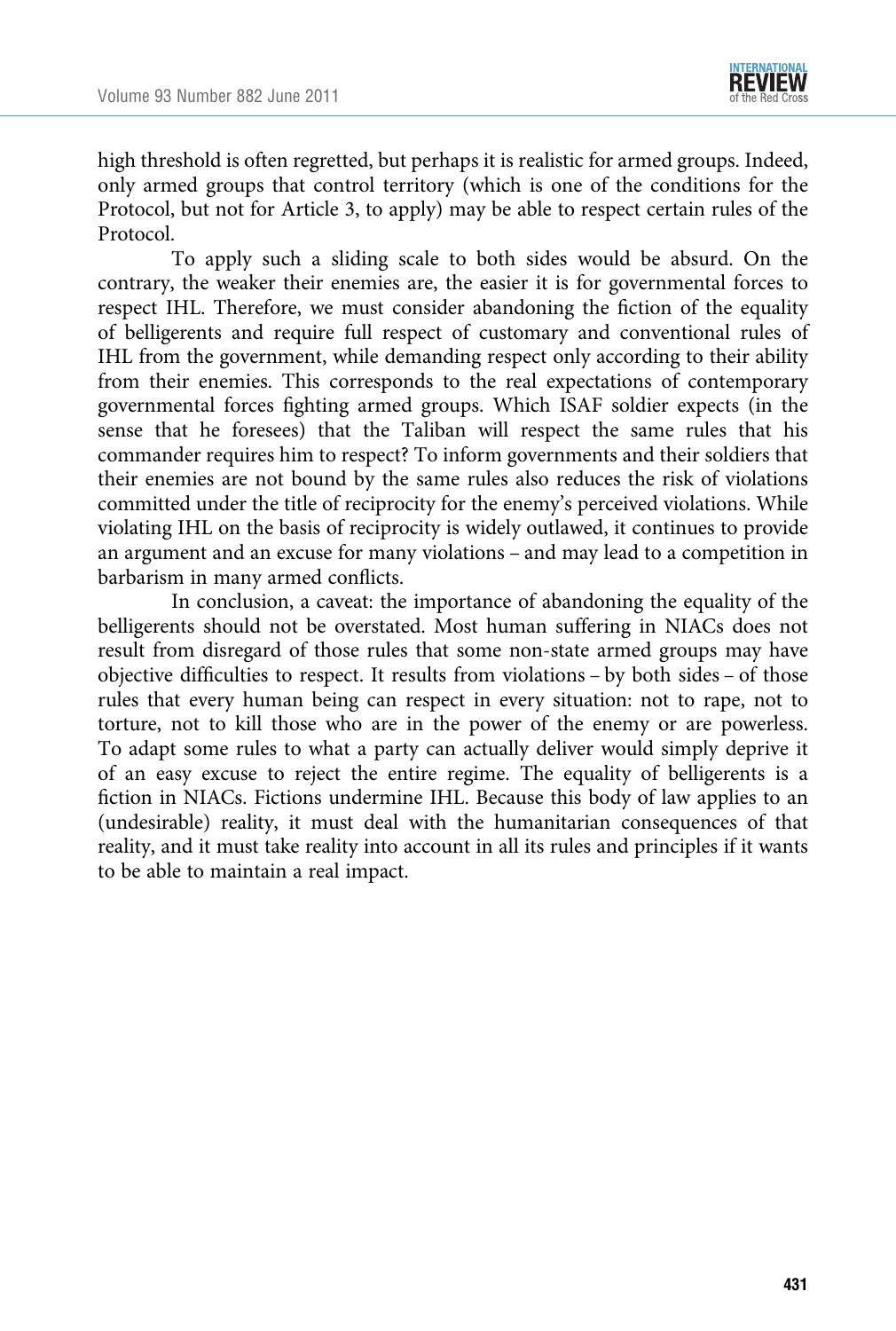

# A rebuttal to Marco Sassòli

### Yuval Shany\*

Yuval Shany is the Hersch Lauterpacht Chair in Public International Law at the Faculty of Law of the Hebrew University of Jerusalem. He is also a member of the Board of the Editors of the International Review of the Red Cross.

Professor Marco Sassòli's call for re-examination of the existing IHL 'dogma' that adheres to the principle of belligerent equality in asymmetric conflicts involving state and non-state actors is certainly thought-provoking (if not provocative) in nature. There is little question that IHL suffers from chronic compliance problems in NIACs involving strong states on the one hand and weak militant groups with limited capabilities on the other; it is also clear that compliance problems are closely tied to questions of capacity and military rationale (that is, that parties that stand to suffer military disadvantage if they are to comply with IHL norms may be more inclined to violate IHL). These compliance problems might be exacerbated by the ideological leanings of some non-state actors who reject the moral values underpinning IHL, and by the fact that IHL norms have become more demanding over the years: the higher the normative bar is set in NIACs (as a result of the diffusion of IHL norms governing IACs to non-international conflict settings and the complementary role of international human rights law and international criminal law therein), the greater the compliance gap – that is, the gap between the norms and the manner in which non-state actors are able and willing to conduct themselves. Sassòli is thus correct in criticizing normative overreaching as counterproductive to IHL compliance.

Still, one has to be careful not to throw out the baby with the bathwater. Doing away with the principle of belligerent equality may open a 'Pandora's box'

Yuval Shany would like to thank Mr Yahli Shereshevsky and Professor Gabriella Blum for their useful comments on an earlier draft.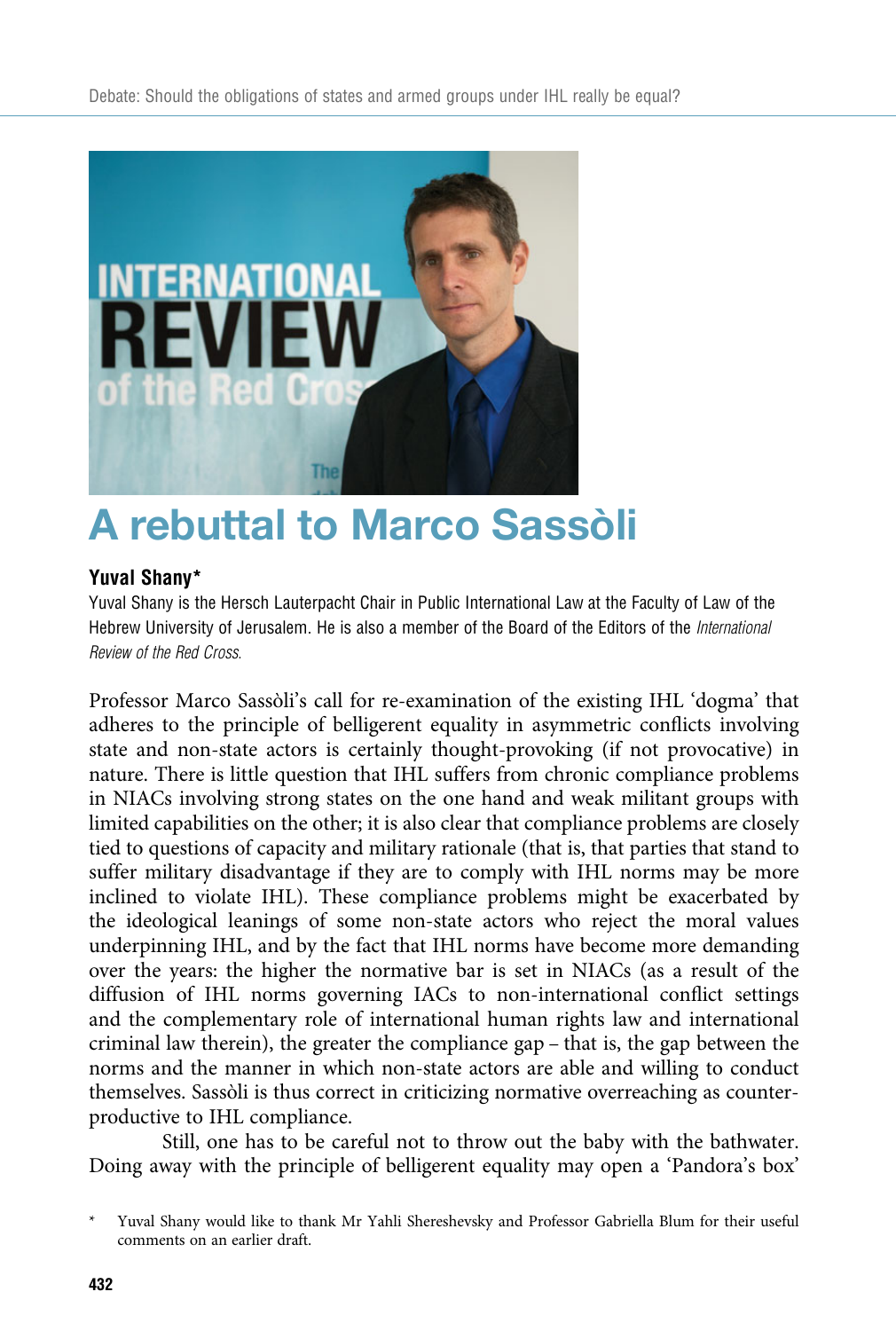

that could threaten the legitimacy and effectiveness of IHL, and might lead to lower – not greater – compliance with its norms. First, strongly linking the scope of IHL obligations to organizational capacities and military rationales, as proposed by Sassòli, represents a dangerous concession to practical contingencies, which may decrease the incentive for compliance and put in question the applicability of IHL to changing battlefield conditions. While it is sensible to create some degree of correlation between the conduct expectations that IHL norms convey and the capabilities of any particular set of belligerents, one ought to recall that the overriding raison d'être of IHL is not full compliance with its norms but rather the protection of humanitarian values (high compliance rates being the means to an end, not an end in themselves). While a capacity-based sliding scale of obligations would minimize the number of violations, it would not incentivize parties to improve their compliance capacities in a manner that would lead to improved humanitarian protections. On the contrary, under the scheme proposed by Sassòli, parties would have a strong disincentive to invest in capacity-building (such as establishing prison camps or acquiring more discriminating weapons) as this would not only divert scarce resources from their military operations but would also subject such operations to new legal restrictions. Furthermore, if capacity is indeed a controlling factor in determining the scope of IHL obligations, then it is difficult to see why this rationale would not apply to asymmetric inter-state conflicts involving developed and developing countries. Thus, pegging the scope of obligations to the capacity to comply may generate an unfortunate 'race to the bottom', resulting in considerable erosion of humanitarian protections in many, if not most, armed conflicts.

In the same vein, Sassòli's position that it is 'unrealistic' to expect non-state actors to comply with IHL obligations (such as the principle of distinction) that would put them at a military disadvantage appears to assign too much weight to military considerations, at the expense of IHL's humanitarian mission, which limits the space left to raison d'état in designing and executing military operations. Accepting that parties to armed conflict – both states and non-states – may prioritize winning over complying with IHL may deal a severe blow to the image of IHL as a non-negotiable body of side-constraints that limits the belligerent parties' available military options. So, instead of requiring belligerents to channel the violence that they apply to lawful forms of conduct and to develop suitable military strategies and capacities to that effect, we would end up acquiescing to fighting tactics that are an anathema to humanitarian values. Furthermore, once the principle of belligerent equality is sacrificed in favour of military expediency, it would be hard not to allow for similar military necessity concessions in other conflict settings. Here too, once an exception to the principle of belligerent equality is allowed in some cases, the legitimacy of insisting upon its application in other cases is compromised.

Second, retreating from the principle of belligerent equality may delegitimize IHL in the eyes of key constituencies within state parties involved in asymmetric conflicts, and reduce the incentive of those states to comply with their IHL undertakings. Of course, states involved in asymmetric conflicts already complain about the erosion of the belligerent equality principle that results from the poor record of compliance of non-state actors with their IHL obligations,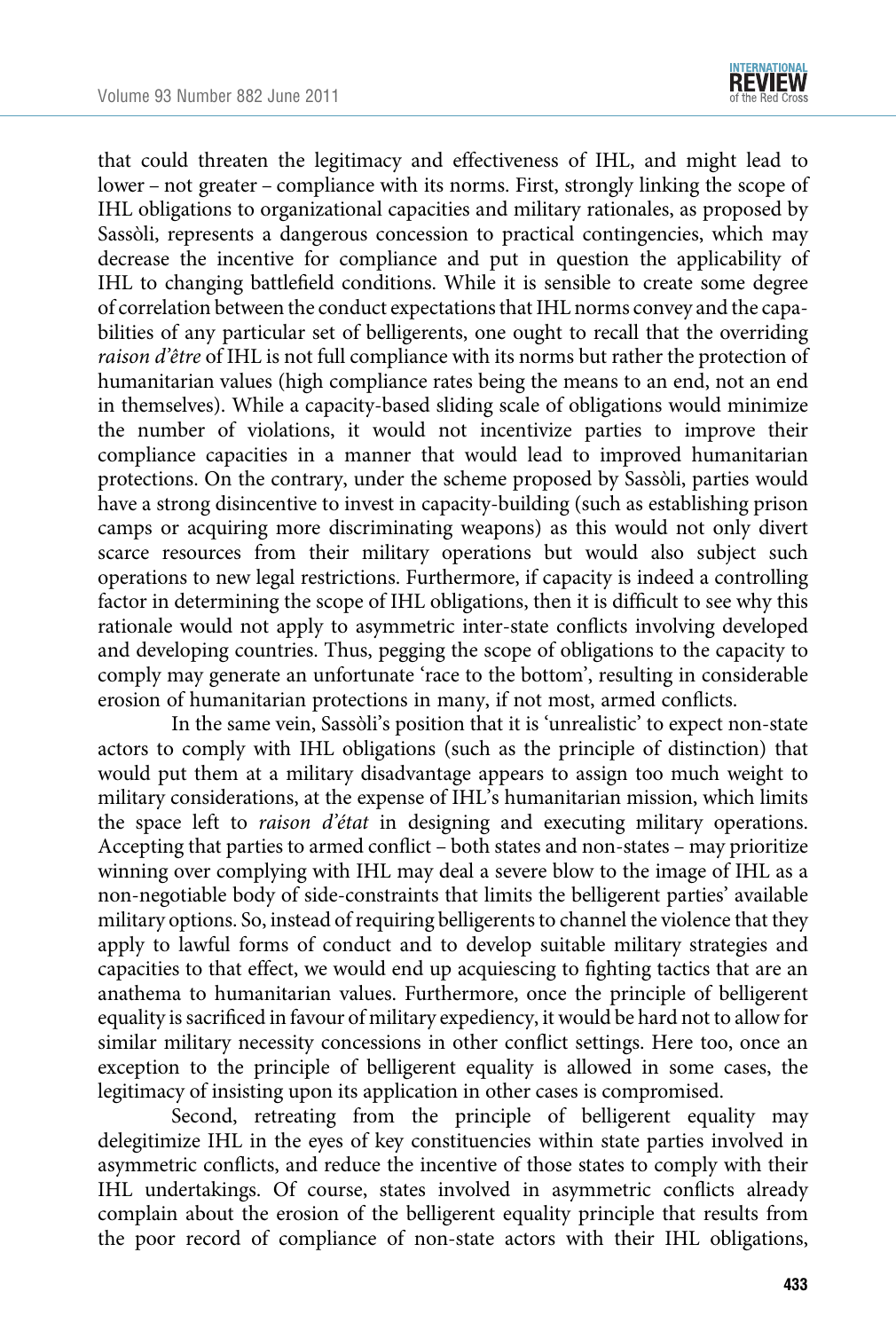the evisceration of the institution of belligerent reprisals, and the operational disadvantages attendant on compliance with IHL when fighting irregular forces that operate from the midst of a civilian population. In addition, states' compliance records are often subject to closer scrutiny and collective enforcement efforts than their non-state counterparts. Nevertheless, the principle of belligerent equality and the certain promise – however symbolic – of reciprocal compliance that it conveys plays a useful role in facilitating state compliance. The principle, or the myth, of belligerent equality symbolizes the link between IHL and notions of chivalry, professionalism, 'fair play', and justice, which serve as part of the historic building blocks of IHL's legitimacy in the eyes of combatants and the general public. It also serves as an important explanation for the willingness of states to extend the application of IHL to NIACs (as is revealed by the travaux préparatoires and official commentaries dealing with Common Article 3 of the Geneva Conventions, Article 43 of Additional Protocol I and Article 1 of Additional Protocol II). Note that, even under conditions of lopsided compliance, state parties may still deem it beneficial to comply with their IHL obligations, as it may help them to maintain the high moral ground vis-à-vis their non-state and law-violating opponents. Upsetting the existing compliance–legitimacy equilibrium through requiring states to meet higher legal standards, without the benefit of reciprocity or the legitimacy dividend associated with demonstrating a superior record of compliance, could deprive states of an important incentive to comply and might lead them to try to evade their IHL obligations altogether (for example, by denying the applicability of IHL, or characterizing key IHL norms as 'arcane').

Consequently, I would advise against doing away with the belligerent equality dogma, as such a move could prove to improve compliance by some non-state actors only marginally, but also invite other belligerents – state and nonstate entities – to challenge the legitimacy and applicability of important IHL principles. Renouncing the principle may thus generate more harm than good. Still, Sassòli is correct in observing that IHL standards should be realistic and not out of touch with battlefield conditions and material capacities. So how can one reconcile the dogma with the real gaps in military needs and capacities that are a feature of asymmetric conflicts? I would propose three possible avenues of accommodation to address this conundrum: acceptance of a 'common but differentiated responsibilities' framework for some IHL standards,<sup>4</sup> the supplementing of IHL by human rights law, and nuanced enforcement strategies that take into account the aforementioned capacity gaps. Jointly and separately, these accommodating techniques accept the need for some sliding scale of obligations (or expectations of compliance), without giving up on the belligerent equality principle as a whole.

First, one can argue that IHL already contains different standards for belligerents as far as standards such as the need to adopt 'feasible precautions' to prevent or reduce collateral damage (Article 57 of Additional Protocol I), 'feasible measures' to prevent or suppress breaches (Article 86 of Additional Protocol I), or

<sup>4</sup> For a discussion, see Gabriella Blum, 'On a Differential Law of War', in Harvard International Law Journal, Vol. 52, No. 1, 2011, p. 163.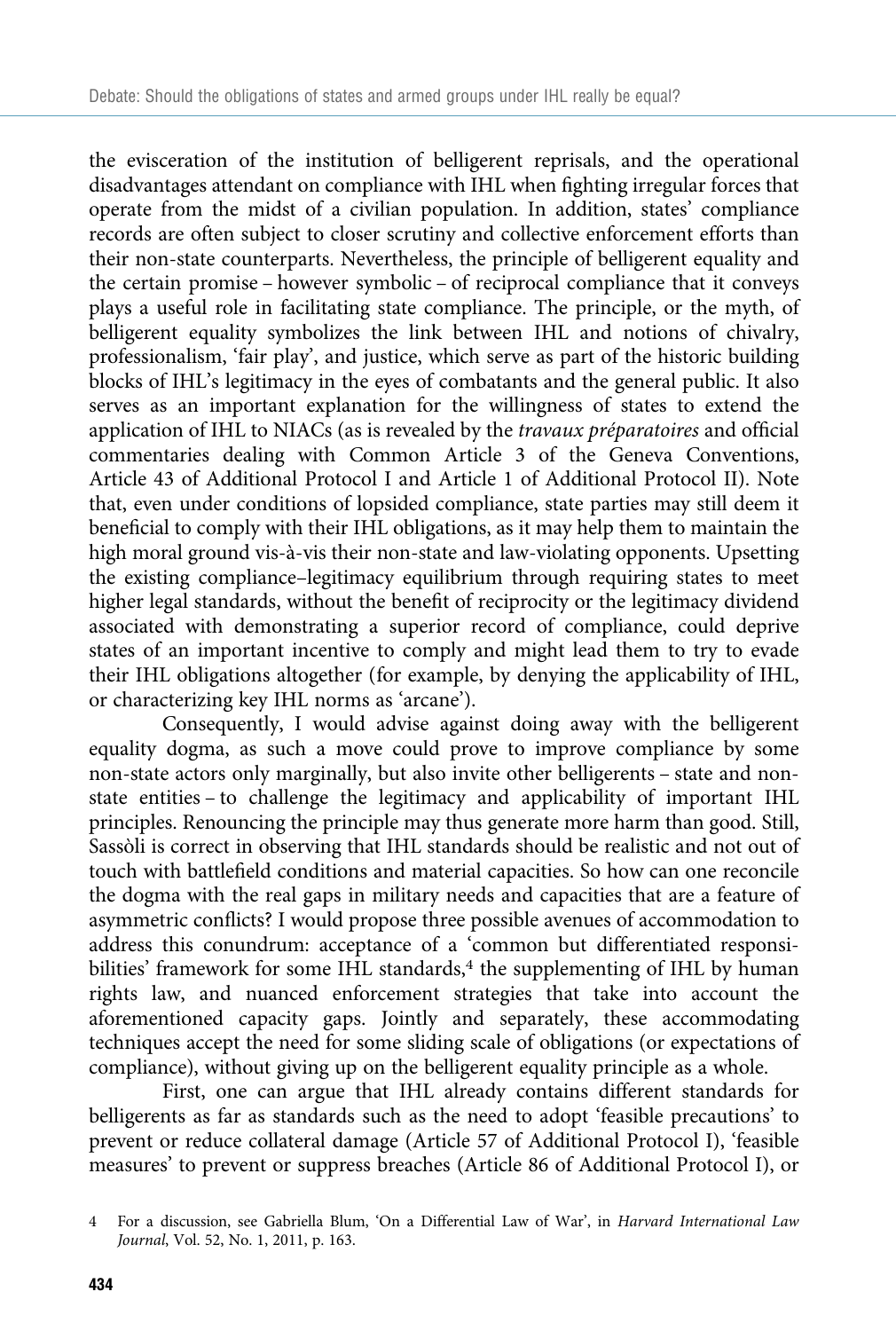'all possible measures' to search for the dead and the wounded (Article 8 of Additional Protocol II) are concerned. Since what is feasible or possible is contextdependent and capacity-related, it is fair to assume that the armed forces of a rich belligerent state would be held to a higher level of expectations than a ragtag non-state militia. Hence, Professor Gabriella Blum of Harvard is correct in observing that IHL, like international environmental law, may include a doctrine of 'common but differentiated responsibilities' (CDR), allowing for certain differences in the actual obligations imposed on the belligerent parties. For example, she argues that: 'A common-but-differentiated principle of proportionality and the duty to take precautions in attack might impose substantially higher degrees of responsibility on richer or more technologically advanced countries than on poorer ones'. 5

Note, however, that the CDR approach presented here is simultaneously broader and narrower in scope than the approach advocated by Sassòli. It is broader in that it does not apply exclusively to NIACs; instead it is claimed that the doctrine is an inherent part of IHL, which applies across the board to all conflicts between disparate armed forces. It is narrower in that it does not encompass most IHL rules but only a number of context-dependent standards. Hence, its adverse impact on core humanitarian values is limited. At a deeper level, one can maintain that a CDR approach does not represent a challenge to the principle of belligerent equality; rather, it is an application of that principle: substantive equality requires us to treat differently placed legal subjects in a differentiated manner.

The second accommodating measure that I would propose involves the supplementing of IHL standards by norms derived from international human rights law. Sassòli is correct in advising us against normative overreaching – that is, foisting upon the parties to NIACs obligations (and international criminal law standards) that they cannot conceivably implement now or in the foreseeable future. It is less clear, however, whether there really is a need to supplement the minimal IHL obligations that bind all parties with additional IHL norms that would apply only to the state party to the conflict (in violation of the belligerent equality principle). A better approach might be to retain inter partes the principle of belligerent equality – which, as explained before, is a feature that confers legitimacy upon IHL norms and may promote compliance on the part of the conflicting parties with their mutual IHL obligations – and to address additional aspects of state conduct that may infringe upon humanitarian values through the application of standards derived from international human rights law (to the extent that they are applicable to the circumstances at hand). Unlike IHL, human rights law is not based on a notion of equality or reciprocity; hence its lopsided application (assuming that non-state actors are subject to fewer human rights obligations than states) raises fewer doctrinal objections than those raised by a departure from the principle of belligerent equality in IHL. Since human rights law is not invested with the reciprocity-based 'baggage' that accompanies IHL norms, it constitutes a better legal area for developing asymmetric obligations than the latter body of law.